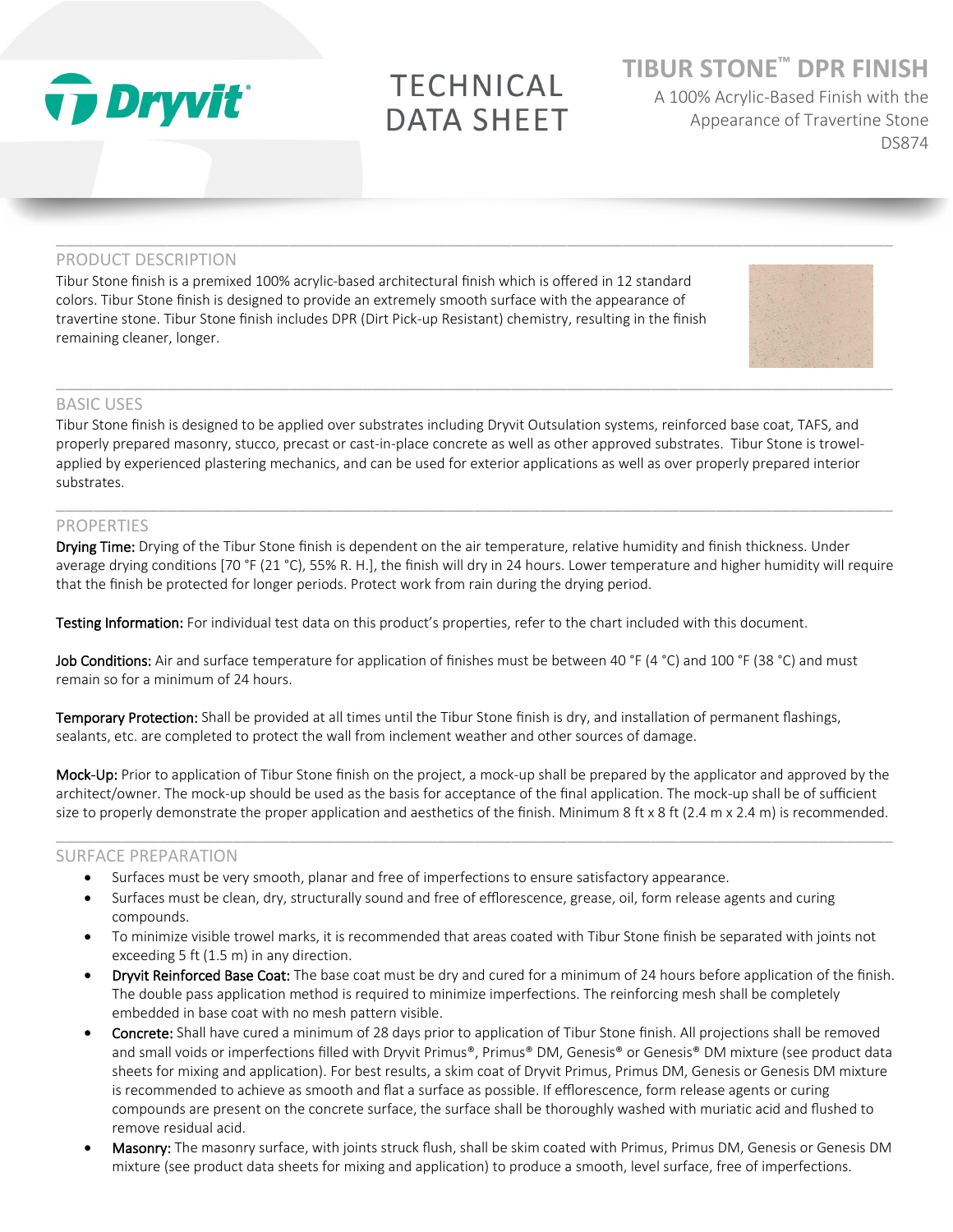Stucco: Shall be floated to a smooth fine sand finish. If additives are present in the stucco, a test patch shall be made and bond strength checked prior to primer application. For best results, a skim coat of Dryvit Primus, Primus DM, Genesis or Genesis DM mixture is recommended to achieve as smooth and flat a surface as possible.

 $\_$  ,  $\_$  ,  $\_$  ,  $\_$  ,  $\_$  ,  $\_$  ,  $\_$  ,  $\_$  ,  $\_$  ,  $\_$  ,  $\_$  ,  $\_$  ,  $\_$  ,  $\_$  ,  $\_$  ,  $\_$  ,  $\_$  ,  $\_$  ,  $\_$  ,  $\_$  ,  $\_$  ,  $\_$  ,  $\_$  ,  $\_$  ,  $\_$  ,  $\_$  ,  $\_$  ,  $\_$  ,  $\_$  ,  $\_$  ,  $\_$  ,  $\_$  ,  $\_$  ,  $\_$  ,  $\_$  ,  $\_$  ,  $\_$  ,

• Wallboard: Interior wallboard surfaces shall be finished to a Level 4 finish in accordance with ASTM C840.

#### MIXING

Some settling of the finish may occur during shipping. Thoroughly mix the finish with a "Twister" paddle or equivalent mixing blade powered by a 1/2 in (12.7 mm) drill, 450-500 rpm, until a uniform workable consistency is attained. Donec laoreet nonummy augue.

#### APPLICATION

Ensure that the surface is smooth, planar and free of any imperfections that would interfere with a smooth finish application. Correct any suspect areas prior to application of primer and Tibur Stone finish.

 $\_$  ,  $\_$  ,  $\_$  ,  $\_$  ,  $\_$  ,  $\_$  ,  $\_$  ,  $\_$  ,  $\_$  ,  $\_$  ,  $\_$  ,  $\_$  ,  $\_$  ,  $\_$  ,  $\_$  ,  $\_$  ,  $\_$  ,  $\_$  ,  $\_$  ,  $\_$  ,  $\_$  ,  $\_$  ,  $\_$  ,  $\_$  ,  $\_$  ,  $\_$  ,  $\_$  ,  $\_$  ,  $\_$  ,  $\_$  ,  $\_$  ,  $\_$  ,  $\_$  ,  $\_$  ,  $\_$  ,  $\_$  ,  $\_$  ,

- Apply a coat of color coordinated Color Prime™ or Primer with Sand™ and allow to dry.
- Apply the first coat of Tibur Stone finish with a stainless steel trowel, pulling it tight to the primed surface. Apply a uniform coat sufficient to completely cover the primer, forming an opaque finish on the wall. Allow to dry a minimum of 4 hours before proceeding.
- Apply a second coat of Tibur Stone finish using short, random strokes for complete uniform coverage of the first coat to match the approved sample.
- Allow the finish to dry for approximately  $10 20$  minutes (depending on weather), then smooth it using a stainless steel trowel to densify the surface and remove loose material and blade marks.
- Protect the finish until dry.

|               |                           | <b>COLOR COORDINATED COLOR PRIME OR PRIMER WITH SAND</b> |
|---------------|---------------------------|----------------------------------------------------------|
| Orvieto       | 310                       | China White                                              |
| Mahalo        | 102                       | Brite White                                              |
| Tristan       | 103                       | Natural White                                            |
| Sidewalk      | 104                       | Dover Sky                                                |
| Silk Road     | 455                       | Pearl                                                    |
| Waikki Sand   | 456                       | Oyster Shell                                             |
| Canary Island | 109                       | Eggshell Cream                                           |
| Lanai         | 117                       | Colonial Tan                                             |
| Fiji          | 379                       | Whisper                                                  |
| Oahu          | 385                       | Sandpiper                                                |
| Cayman        | 115                       | Beach                                                    |
| San Andreas   | 383                       | Honey Twist                                              |
|               | <b>TIBUR STONE COLORS</b> |                                                          |

#### COVERAGE

Apply two coats of Tibur Stone, resulting in a total dry film thickness of 36 mils (DFT). Each pail contains 55 lbs (25 kg) of products; applying the product in two coats on a flat, non-absorbent substrate to 36 mils DFT will result in a coverage rate of 105 sq ft (9.8 m2) per pail. Substrate smoothness and porosity may affect the actual coverage rate.

 $\_$  ,  $\_$  ,  $\_$  ,  $\_$  ,  $\_$  ,  $\_$  ,  $\_$  ,  $\_$  ,  $\_$  ,  $\_$  ,  $\_$  ,  $\_$  ,  $\_$  ,  $\_$  ,  $\_$  ,  $\_$  ,  $\_$  ,  $\_$  ,  $\_$  ,  $\_$  ,  $\_$  ,  $\_$  ,  $\_$  ,  $\_$  ,  $\_$  ,  $\_$  ,  $\_$  ,  $\_$  ,  $\_$  ,  $\_$  ,  $\_$  ,  $\_$  ,  $\_$  ,  $\_$  ,  $\_$  ,  $\_$  ,  $\_$  ,

 $\_$  ,  $\_$  ,  $\_$  ,  $\_$  ,  $\_$  ,  $\_$  ,  $\_$  ,  $\_$  ,  $\_$  ,  $\_$  ,  $\_$  ,  $\_$  ,  $\_$  ,  $\_$  ,  $\_$  ,  $\_$  ,  $\_$  ,  $\_$  ,  $\_$  ,  $\_$  ,  $\_$  ,  $\_$  ,  $\_$  ,  $\_$  ,  $\_$  ,  $\_$  ,  $\_$  ,  $\_$  ,  $\_$  ,  $\_$  ,  $\_$  ,  $\_$  ,  $\_$  ,  $\_$  ,  $\_$  ,  $\_$  ,  $\_$  ,

#### STORAGE

Tibur Stone finish shall be at a minimum of 40 °F (4 °C) and a maximum of 100 °F (38 °C) stored in tightly sealed containers, protected from weather and out of direct sunlight.

 $\_$  ,  $\_$  ,  $\_$  ,  $\_$  ,  $\_$  ,  $\_$  ,  $\_$  ,  $\_$  ,  $\_$  ,  $\_$  ,  $\_$  ,  $\_$  ,  $\_$  ,  $\_$  ,  $\_$  ,  $\_$  ,  $\_$  ,  $\_$  ,  $\_$  ,  $\_$  ,  $\_$  ,  $\_$  ,  $\_$  ,  $\_$  ,  $\_$  ,  $\_$  ,  $\_$  ,  $\_$  ,  $\_$  ,  $\_$  ,  $\_$  ,  $\_$  ,  $\_$  ,  $\_$  ,  $\_$  ,  $\_$  ,  $\_$  ,

The shelf life is 2 years from date of manufacture when properly stored in unopened pails.

#### **TEXTURE**

Tibur Stone is designed to provide a smooth finish when applied over a properly prepared surface. Final appearance will vary depending on the substrate condition, technique and skill of the installer.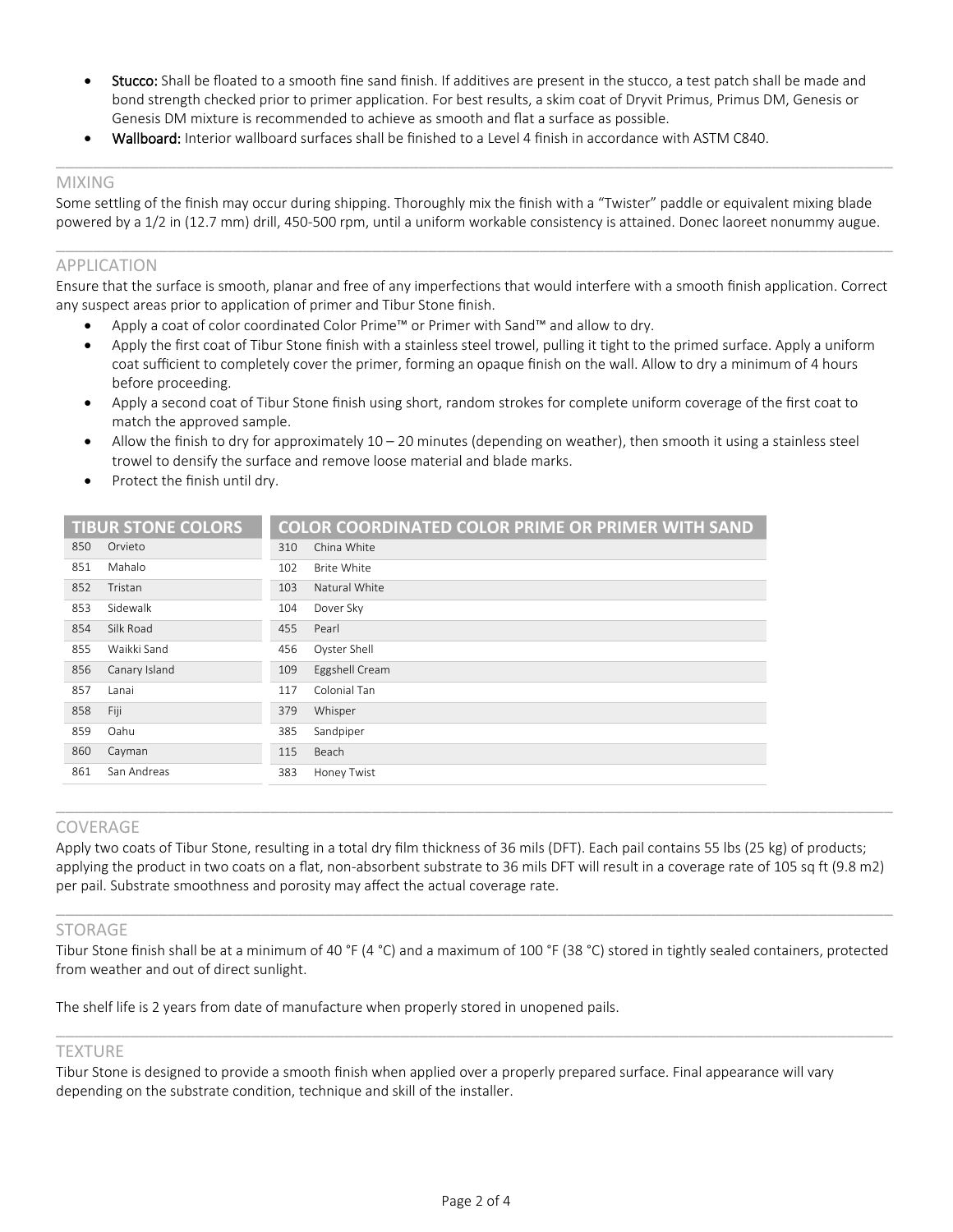#### MAINTENANCE

All Dryvit products are designed to require minimal maintenance. However, as with all building products, depending on location, some cleaning may be required. See Dryvit publication DS152 on cleaning and recoating

 $\_$  ,  $\_$  ,  $\_$  ,  $\_$  ,  $\_$  ,  $\_$  ,  $\_$  ,  $\_$  ,  $\_$  ,  $\_$  ,  $\_$  ,  $\_$  ,  $\_$  ,  $\_$  ,  $\_$  ,  $\_$  ,  $\_$  ,  $\_$  ,  $\_$  ,  $\_$  ,  $\_$  ,  $\_$  ,  $\_$  ,  $\_$  ,  $\_$  ,  $\_$  ,  $\_$  ,  $\_$  ,  $\_$  ,  $\_$  ,  $\_$  ,  $\_$  ,  $\_$  ,  $\_$  ,  $\_$  ,  $\_$  ,  $\_$  ,

 $\_$  ,  $\_$  ,  $\_$  ,  $\_$  ,  $\_$  ,  $\_$  ,  $\_$  ,  $\_$  ,  $\_$  ,  $\_$  ,  $\_$  ,  $\_$  ,  $\_$  ,  $\_$  ,  $\_$  ,  $\_$  ,  $\_$  ,  $\_$  ,  $\_$  ,  $\_$  ,  $\_$  ,  $\_$  ,  $\_$  ,  $\_$  ,  $\_$  ,  $\_$  ,  $\_$  ,  $\_$  ,  $\_$  ,  $\_$  ,  $\_$  ,  $\_$  ,  $\_$  ,  $\_$  ,  $\_$  ,  $\_$  ,  $\_$  ,

 $\_$  ,  $\_$  ,  $\_$  ,  $\_$  ,  $\_$  ,  $\_$  ,  $\_$  ,  $\_$  ,  $\_$  ,  $\_$  ,  $\_$  ,  $\_$  ,  $\_$  ,  $\_$  ,  $\_$  ,  $\_$  ,  $\_$  ,  $\_$  ,  $\_$  ,  $\_$  ,  $\_$  ,  $\_$  ,  $\_$  ,  $\_$  ,  $\_$  ,  $\_$  ,  $\_$  ,  $\_$  ,  $\_$  ,  $\_$  ,  $\_$  ,  $\_$  ,  $\_$  ,  $\_$  ,  $\_$  ,  $\_$  ,  $\_$  ,

#### CLEAN UP

Clean tools with water while the finish is still wet.

#### CAUTIONS & LIMITATIONS

- Avoid applying finish in direct sunlight. Always work on the shady side of the wall or protect the area with appropriate shading material.
- Tibur Stone finish must not be used on exposed exterior horizontal surfaces. Minimum slope is 1:2 (27°). Maximum length of slope shall not exceed 12 in (305 mm).
- Tibur Stone finish shall not be used below grade when applied as the finish for an Outsulation system.
- Tibur Stone finish is not designed for direct application over vertical exterior gypsum based sheathing or insulation boards. Tibur Stone finish shall not be returned into sealant joints or other areas that will be in direct contact with sealant. Instead, a coat of Color Prime or Demandit® Smooth shall be applied over the base coat that will be in contact with the sealant.
- Smooth finishes will accentuate any imperfections of the underlying surface. Therefore, it is important that the underlying surface be prepared in a manner that will minimize textural imperfections that may result in undesirable aesthetic results. For applications over Dryvit Outsulation systems, the base coat shall be applied using the two pass method as described in Dryvit System Application Instructions.

 $\_$  ,  $\_$  ,  $\_$  ,  $\_$  ,  $\_$  ,  $\_$  ,  $\_$  ,  $\_$  ,  $\_$  ,  $\_$  ,  $\_$  ,  $\_$  ,  $\_$  ,  $\_$  ,  $\_$  ,  $\_$  ,  $\_$  ,  $\_$  ,  $\_$  ,  $\_$  ,  $\_$  ,  $\_$  ,  $\_$  ,  $\_$  ,  $\_$  ,  $\_$  ,  $\_$  ,  $\_$  ,  $\_$  ,  $\_$  ,  $\_$  ,  $\_$  ,  $\_$  ,  $\_$  ,  $\_$  ,  $\_$  ,  $\_$  ,

TECHNICAL AND FIELD SERVICES Available on request.